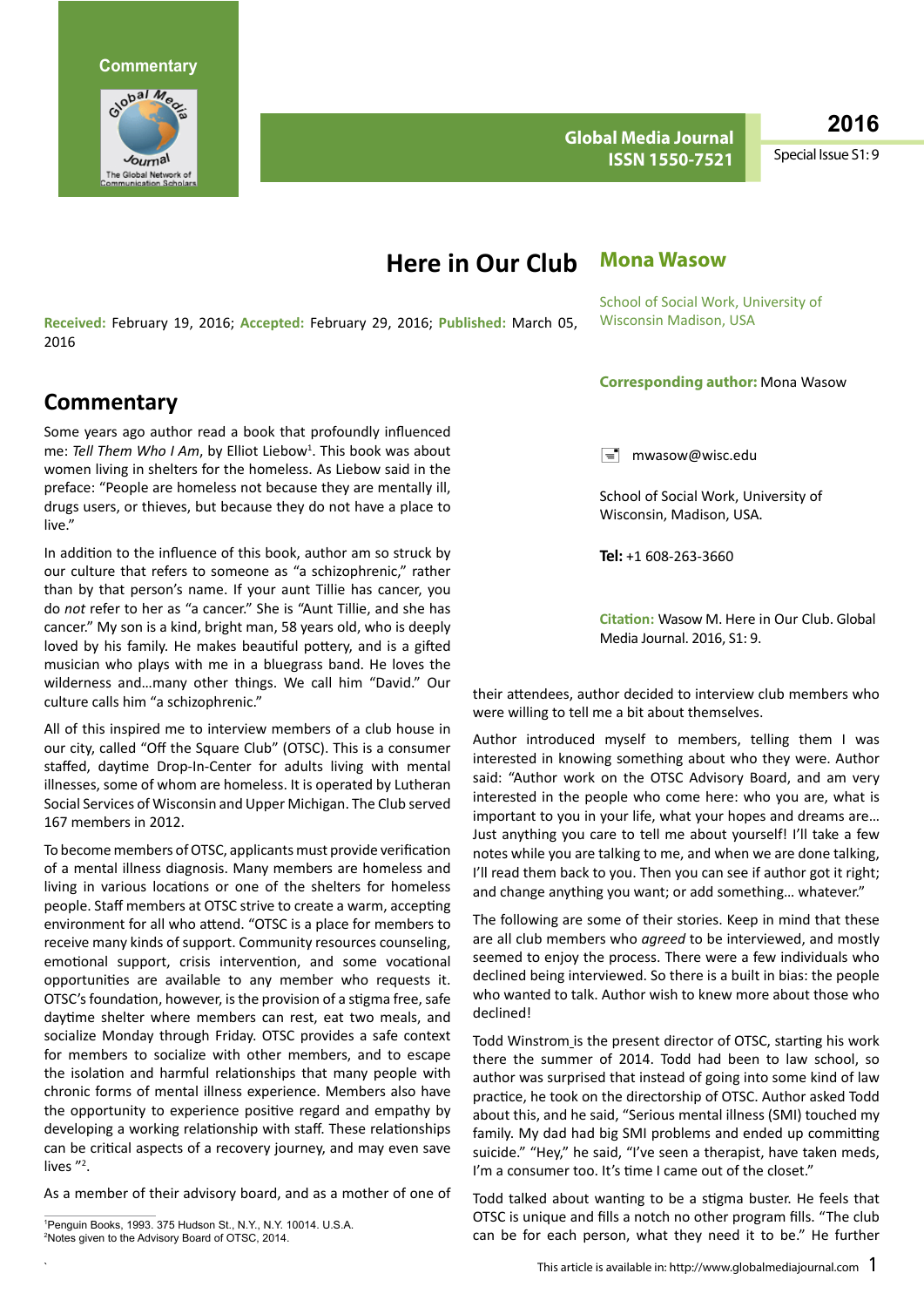explained, some folks come just to eat lunch, others come to see people, or to watch TV, to find a doctor, to get help in finding a place to live, to shoot pool, and so on. "We cover the whole broad spectrum, and our flexibility is so special." Todd's face lit up as he explained this to me.

Homelessness is a big issue here, and many people do not even have access to a telephone. OTSC provides telephone access. But our biggest power is that of peer support.

Todd feels strongly that SMI professionals are seeing that their work is very important, and that it is possible for mentally ill people to get their lives back. "We need to have faith in them, and in ourselves," he said.

Todd also talked about how some of the treatments in the past were harmful. "The vision of getting better-of being able to *do* things-is what recovery is about," he said. When I mentioned the stigma and prejudice about SMI's in our culture, Todd said, "Yes, external stigma is awful, but *internal* stigma is even worse."

Linda Cole\_is the Program Manager of OTSC, as well as six other Day Centers for people with SMI's. She worked for twenty years in a recovery center. She feels that for many of our members, it *is* their family, as they have little or no contact with their families of origin. "They can build positive memories here -this place normalizes their lives."

How fortunate OTSC is to have Todd Winstrom and Linda Cole working for them.

Robert Williams is a 53 year-old man who was quite willing to be interviewed, and to have his name in print. Talking with Robert was a moving experience for me. He's had a very hard life, but to use his own words: "Life has obstacles… but you can accomplish things. Author believe in hard work, and to be responsible for all I say and do."

Robert was born in Madison. Both his parents had a SMI: Bipolar Depression for his father, and Schizophrenia for his mother. When he was two years old his parents divorced. Then he was in foster care for a short period.

Robert was the youngest of eight children. He did a lot of moving around to live with different relatives. From age 14-16 he lived on a farm in Wisconsin. "Author was always taught to work hard," he said.

He talked about being very shy as a child and teenager. "Author went to a prom my junior year in high school, and didn't even get a kiss!" he told me with a grin. He graduated from high school at the age of 18, and then went to work for a co-op. Then he went on to Madison Area Technical College (MATC). It is impressive that he did this, given little encouragement to do so from any family member.

Alas, Robert was doing a lot of drinking and smoking pot, so he did not earn class credit. He also had a close friend who died of AIDS at this time, and that was very painful for him.

After leaving MATC, Robert went to Wyoming where he got a blue collar job for the summer. Then he joined the Navy, where he did six months. "That was good," he told me. (Author do not know why it was only six months).

When he returned to Madison, he was homeless and lived for a while at Porchlight, a shelter for people who are homeless. He then was able to get on Social Security. His next move was to a shelter called Tellurian, where he lived for four years.

At the end of our interview author said to Robert, "I'm amazed at how you survived all this." He seemed so pleased that I said this, and responded, "I'd like to be in a good family, I do like people."

A few men were very circumspect. David, age 57, only offered "OTSC is a place to come; somewhere to eat; a place to make friends." When I asked him to tell me about his life, he just shook his head.

Al B. is a homeless man, who has schizophrenia. For him, right now, the most important thing is finding housing. He says: "I don't like male roommates; they are too messy."

Al did go to the University of Wisconsin, but did not say for how long. He would like to write "a book of poetry and essays." He tells me he is a good cook, and a good hard worker. At the moment, however, he has a bad back, and cannot hold a full time job.

Andrew is 45 years old, and tells me his diagnosis is "schizoaffective disorder" but does not believe the diagnosis is correct. He thinks he has "mild anxiety."

Andrew says that he had a lot of jobs in the past, and that he used to be a lawyer. He said he reflected on his thoughts and feelings every day, and writes in a journal he keeps. He uses the internet a lot.

When author asked him for more information about his life, he said, "author was married for ten years. I'm proud of my philosophy groups that author belong to. Now author get along with my dad, and author happy about that."

He ended his interview by saying, "I've gotten off most of my meds, and that's good." Andrew has been a member of OTSC since 1997, and likes to help out at the club.

A 65 year-old woman I interviewed did not want me to use her name. She has three grown children and one grandchild. This lady was a Vietnam veteran, and she played baseball in the Army. At that time, she said she had a lot of friends. She also attended the University of Wisconsin, and was an art major. She then worked in Special Education. Around this time she got diagnosed with depression; then with manic-depression. "Author always had ups and downs as a kid," she said. She said that "911 pushed me over the edge." She dropped away from her friends then, and was feeling so depressed that "she didn't feel worthy." She was "comatose and very angry" when she first came to OTSC about eight years ago. Now she is the kitchen manager at OTSC, a paid job. "Author now feeling better, and seeing my old friends." She is also taking anti-depressant medication, and says "they help me a lot."

Robert is 59 years old, has schizophrenia, and has post-traumatic stress disorder. He has had a difficult life, including a short prison term. He does not want me to use his last name. He told me he grew up in Milwaukee, and had a "tough childhood." He also had a hard time in school, though eventually got his G.E.D. Robert was in the Army "for a while," worked on and off after he got out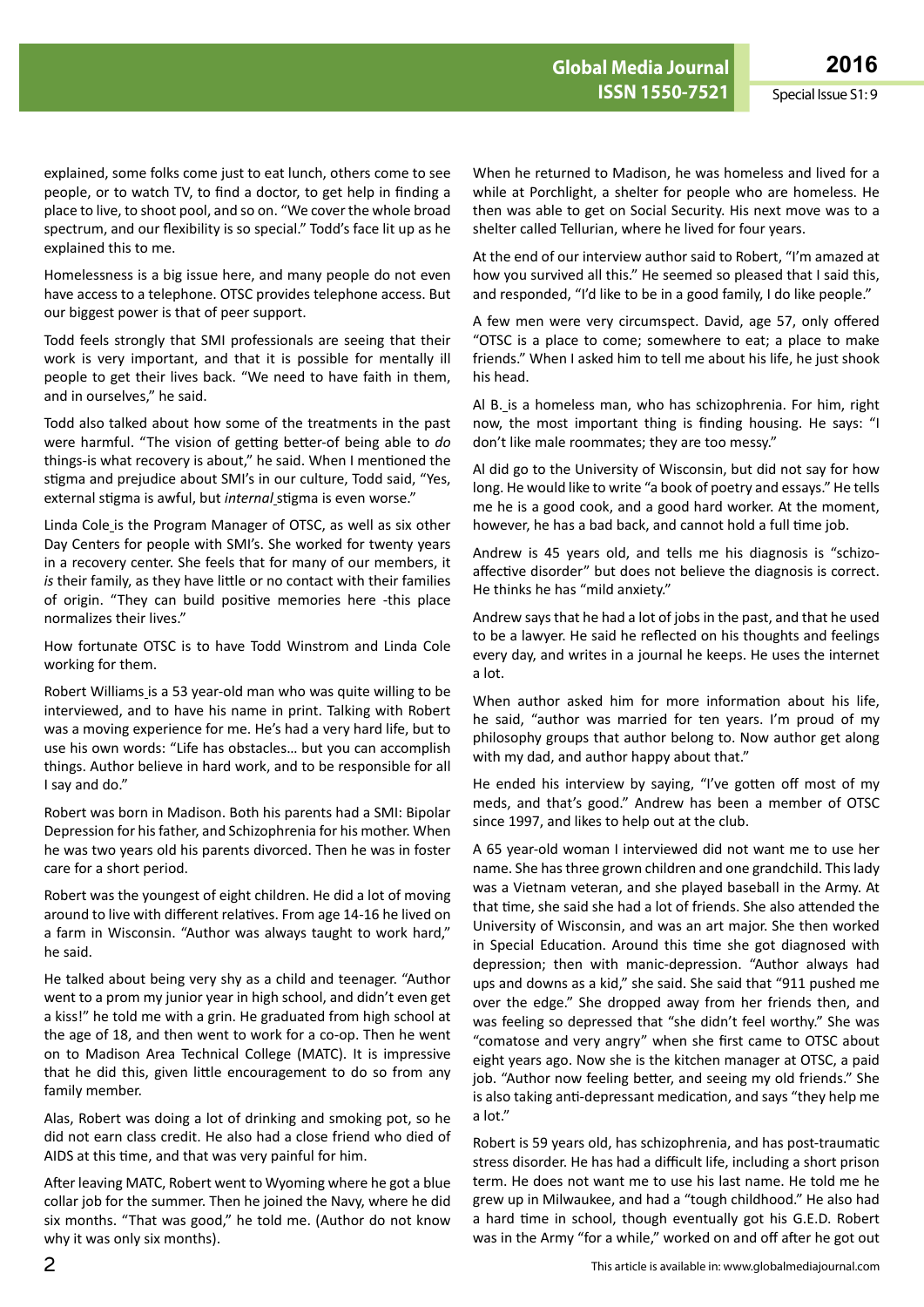of the Army, and had "some schooling." (He was not clear about the schooling). He has a brother in Madison, and some nieces and nephews. He came to live in Madison in 1998 and has been a member of OTSC for "about 10 years." He has been homeless for a number of years, and was in jail a "short prison term: for felony/ burglary." When he was unemployed he went to The Veteran Association and said they were very helpful. The V.A. connected him to drug treatment counseling, helped him get a job, and "some other benefits." Robert talked about how the staff at OTSC has been very helpful for him: "My biggest resource to get myself back on track is talking to other veterans; and to staff at OTSC."

Bart is a lovely 59 year-old man who is the "Human Resource Specialist" for OTSC. He has had this position for seven years at OTSC, and has been involved with running a boarding house for a community PACT<sup>3</sup> program at the same time. It was through his involvement with the Boarding House that he first became interested in OTSC. Between working at the Boarding House and OTSC, Bart has put in 23 years of work. He gets room and board and \$11.00 an hour for his work at OTSC.

Bart grew up in Wautoma and several other Wisconsin cities. In fact, he lived in eight different places by age 17. That must have been hard.

He has a Master's Degree in Hebrew and Semitic Studies. He wanted to be able to read the Hebrew Scriptures, and continues to do so in the present. "Author am looking for the spirituality in these scriptures," he told me. He was ordained in 1983, and worked for three years as a minister. After these years as a minister, Bart decided to leave that profession. "Author wasn't cut out of the clerical cloth," he said. For a few years he became an apartment painter, lost that jobs, and started his own business, which he ran for 15 years, from 1992-2007. In 2007, he applied for the OTSC job as a "Human Services Specialist."

Bart has had experience with mental illness himself. "Being able to help people with mental illnesses helps me with my own stress," he said. Then he smiled and added: "Misery loves company."

What a plucky fellow-what a lovely man Bart is. Interviewing him

was a moving experience for me.

As you can see from these few interviews, all of these people are so much more than their diagnoses.

## **Some Further Thoughts**

In my introduction I mentioned Elliot Liebow's book, *Tell Them Who I Am*. One of the points he made certainly reflected by findings: "What sets these homeless women apart is that, sane or crazy or physically disabled, they are all engaged in a titanic struggle to remain human in an unremittingly dehumanizing environment. Most of them are successful"4 .

Liebow also wrote about the boredom that most people with mental illness and/or homelessness had to deal with. "Along with perennial fatigue, boredom was one of the great trials of homelessness"5 . Indeed, in my hours spent interviewing people at OTSC, author was struck by the boredom many people seemed

5 Liebow, p. 29.

to be experiencing. Many folks sat in front of the T.V. set, looking quite bored. Some spent a lot of their time outside smoking; others lay asleep on the couches and chairs; or just sitting in silence waiting for lunch time.

But Liebow also wrote about the courage of these people. "As author worked closely with people who had the illness, author became aware of their courage, of their struggle to hold on to the fragility of themselves<sup>6</sup>. He goes on to say that as long as serious mental illnesses are treated like some evil and frightening nemesis, and not just as illnesses, our culture will continue to spurn those who are so afflicted. Indeed, cultures all over the world tend to treat people with SMI's as outcasts of society. That large numbers of people with SMI's are living on the streets, or worse, in jails, because there is nowhere else for them to go, is morally indefensible. "We must stop blaming the poor for being poor and the homeless for being homeless "7 .

In 1999, Mitchell Dunier wrote a book about homelessness<sup>8</sup>. When he asked a homeless man why he was urinating on the streets instead of using a public toilet, the man responded:

"It is too nast. The toilet bowl has no seat on it. There's shit all around it. Now, who's going to sit their ass where there is shit all around the fucking rim?"

Author put this quotation in, not to be vulgar or dramatic, but rather to reflect a reaction author think most of us would have. Is the man urinating in the streets because of a SMI, or homelessness, or because of the condition of the public toilet?

In 2014 Anne Saker wrote an article for the *New York Times* called, "Stories as a Window into Schizophrenia"<sup>9</sup>. In talking with people who had SMI's, she found that of the many injuries inflicted upon these people, the greatest seemed to be the pain of being forgotten. "One thing author learned was just as soon as you mentioned the word [schizophrenia], people stopped seeing the person. They just saw the diagnosis and a collection of symptoms."

Anne Saker asked the people she interviewed, "What is it like to be you?" Many interviewees told her that no one had ever asked them about their lives. They also talked about being very lonely.

The quality of life of people struggling with SMI's remains so inadequate, and mostly segregated from non-SMI people. "Their courage, resilience, and yes, their strengths in the face of a mean spirited disease and an often unresponsive and oppressive society have taught us more about being human than anything else "10.

In recent years some excellent books have been written about SMI's, the people who have such illnesses, their families, and the social services trying to be helpful. One of my favorite books was written by an Australian woman, Anne Deveson, called *Tell Me I'm Here*<sup>11</sup>. She writes about how SMI's have been kept in the shadows, and that "Instead of rejection, we need acceptance. Instead of shame, we need love. Instead of despair, we need solid and unwavering support. It's time to come out of the shadows 6 Liebow, p. 224.

<sup>3</sup> PACT: Program of Assertive Community Treatment.

<sup>4</sup> Liebow, *Tell Them Who I Am*, p. 222.

<sup>7</sup> *Sidewalk* by Mitchell Dunier Farrar, Straus, & Giroux. 1999.

<sup>8</sup> Dunier Farrar, Straus, & Giroux.

<sup>9</sup> Anne Saker, N.Y. Times, May 5, 2014.

<sup>10</sup>*The Strengths Model* by Charles A. Rapp, Oxford Univ. Press, 1998. p. xvi.

<sup>11</sup>Anne Deveson, *Tell Me I'm Here*. Penguin Books, Australia, 1991. P. 261.